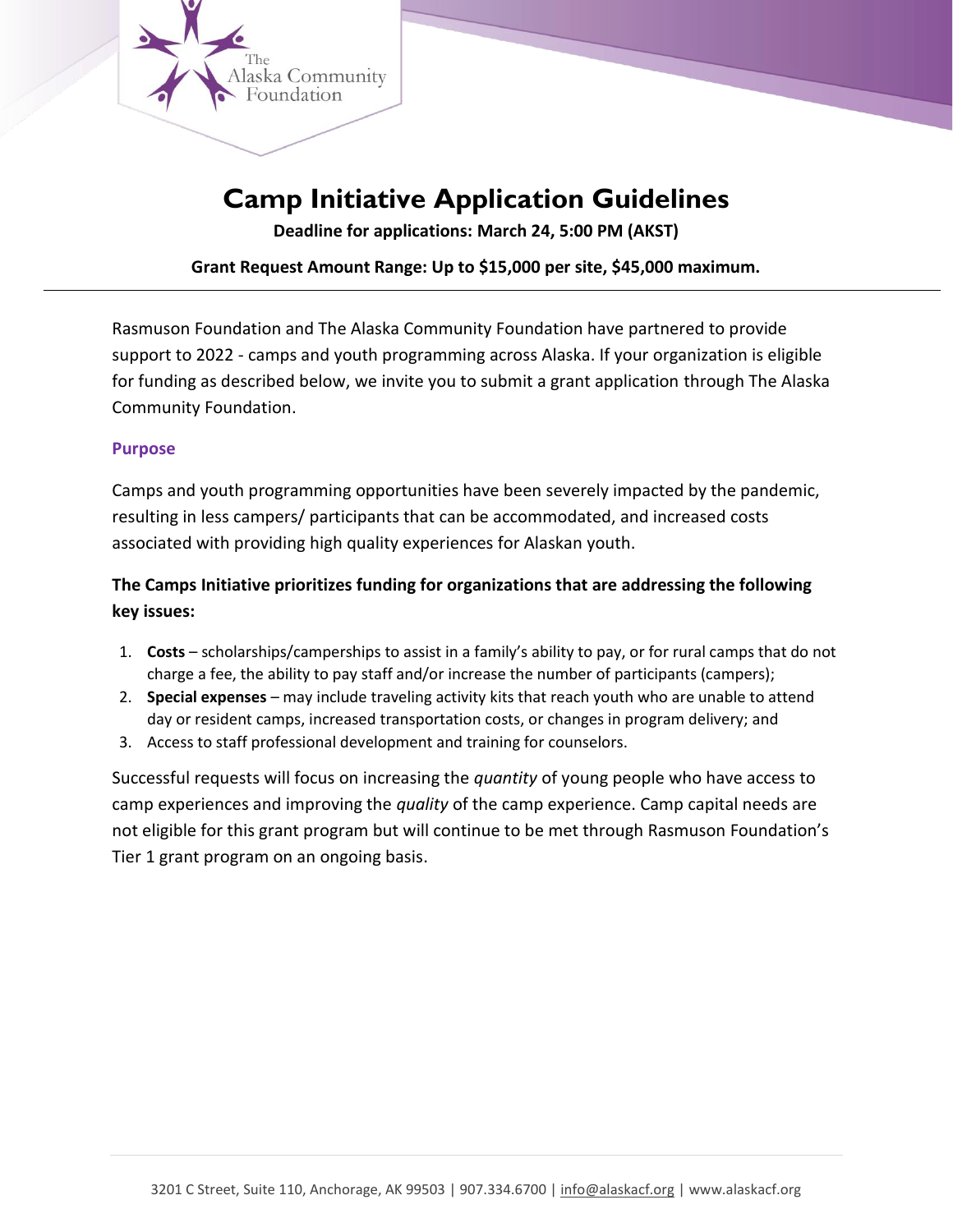

#### **Key Considerations**

- 1. Grant requests may be up to \$15,000 per camp site or program, with a cap of \$45,000 per organization
- 2. Applications will primarily be evaluated on the following criteria:
	- − The organization's history, fiscal capacity, and successful demonstration of prior implementation of summer camp programming or other summer educational programming.
	- − The project's commitment to reach underserved youth, educational and cultural components, outdoor activities, and benefit to the organization and community and/or region served.
	- − The Camps Initiative will prioritize projects to distribute grant funding, to the extent feasible, equitably across Alaska's geographic regions.

#### **Eligibility**

### **Your organization is eligible for funding through this grant opportunity if it is one of the following:**

- 501(c)3 public charitable organization with 509(a)(1), 509(a)(2), or 509(a)(3) public charitable status as designated in your IRS Determination letter (including qualified faith-based organizations)
- Faith-based organization providing social services to the broader community
- Federally recognized Tribes or Tribal nonprofit organizations
- City governments or Boroughs

#### **The following are not eligible for grant funding:**

- Individuals
- State or federal government agencies
- For-profit organizations or businesses
- Private nonprofit organizations (those not identified in their IRS determination letter as 509(a)(1), 509(a)(2), or 509(a)(3)
- Requests for support that do not fall within the funding guidelines outlined above
- Activities that improperly discriminate as to race, gender, marital status, sexual preference, age, disability, creed or ethnicity, or grants for religious indoctrination or other religious activities.